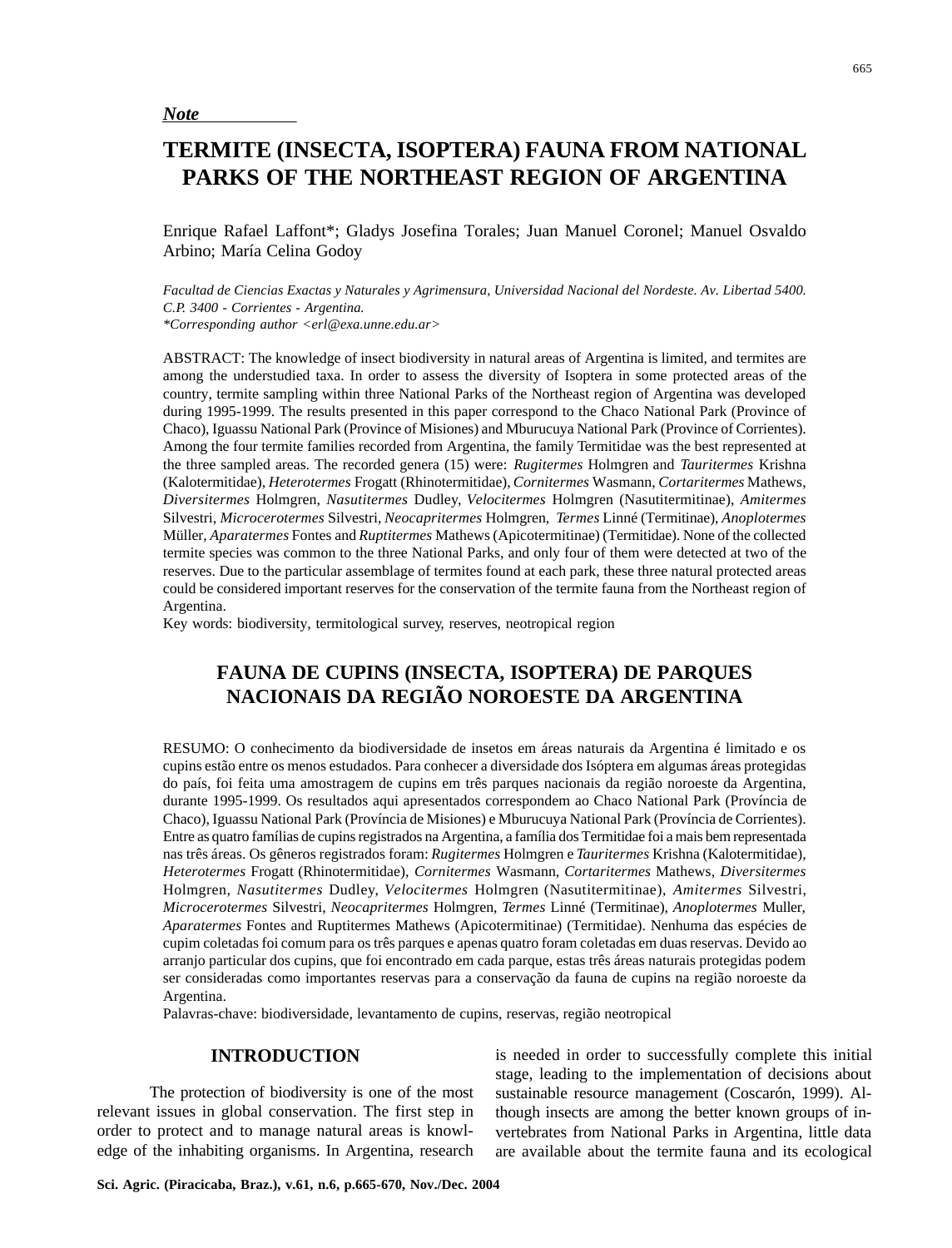importance. Previous studies in other countries have shown that termites play a key role as decomposers of organic mater in savannah systems, as well as in tropical soils (Wood & Sands, 1978; Eggleton et al., 1995; 1996). This group of insects is potentially one of the most important bioindicator taxa, reflecting disturbance, fragmentation or destruction of habitats (Jones & Eggleton, 2000).

The most recent termitological surveys in Argentina were mainly of those species considered economically important, attacking buildings and trees (Torales, 1995; Torales et al., 1988, 1990, 1995a, 1995b, 1996; Laffont et al., 1998). Torales et al. (1997) presented a taxonomic list of termites from Argentina, with the geographical distribution and feeding habits of most of the 41 species cited. This is the first study dealing specifically with the termite fauna from Natural Protected Areas situated at the Northeast region of the country. Different aspects of the flora and fauna from these areas were previously analysed by Erize et al. (1981), Saibene & Montanelli (1997), Alvarez et al. (1998), Céspedez et al. (1998), among other authors.

#### **MATERIAL AND METHODS**

Termite sampling was carried out within three Natural Protected Areas from Northeast Argentina: Chaco National Park, Mburucuya National Park and Iguassu National Park, between 1995 and 1999. The approximate distance between Chaco and Mburucuya National Parks is 180 km, and both are roughly 500 km from Iguassu National Park (Figure 1). In each park, sampling areas were selected along main trails and paths, in an attempt to search through all the recognized vegetation units. Three and six 3-ha sites were delimited at the Chaco and Mburucuya National Parks, respectively. At the Iguassu National Park, six areas of 6 ha were selected. A 1,500



 $m \times 20$  m belt was sampled within each area. At each belt, 15 sampling points of 2 m  $\times$  2 m (with a 100 m. distance among them) were investigated in detail for a total of one person hour (30 minutes each for two workers experienced in termite sampling), searching the following microhabitats: living and dead trees up to 2 m from ground level, branches and stems fallen on the ground, litter and humus accumulated at the base of the trees, dry dung of herbivorous mammals, as well as pieces of partially buried dead wood. Samples were also taken when arboreal or epigeal nests, tunnels or other termite constructions were recognized closer to the belt. In the case of epigeal nests and mounds, the dimensions and main characteristics were recorded, and insect samples were obtained by opening a small hole on the nest walls. In the cases of arboreal termites, the individuals were taken from nests or other constructions found on trunks or branches. The condition of the inspected decaying wood was also recorded. No traps or baits were used. The sampling protocol, closely related to the traditional inventories or 'museum collecting' style, is considered efficient at maximizing the number of species recorded (Coddington et al., 1991). The total sampling efforts, considering transects and adjacent sites, were 90 person hours (Chaco National Park) and 180 person hours (Mburucuya and Iguassu National Parks), being distributed among the four seasons of the year at each park.

The samples were fixed in FAA (formaldehyde: alcohol: acetic acid, in the proportion 25: 70: 5) and preserved in 80% ethanol. Specimens were identified by G. J.Torales (Kalotermitidae, Rhinotermitidae and Termitidae, except Apicotermitinae) and M. C. Godoy (Apicotermitinae), using keys and descriptions from Silvestri (1903), Emerson (1952), Krishna (1961), Mathews (1977), Fontes & Terra (1981), Fontes (1986; 1992), Constantino (1998; 1999; 2000; 2002), and reference to samples in the termite collection at the Facultad de Ciencias Exactas y Naturales y Agrimensura, Universidad Nacional del Nordeste, Corrientes, Argentina (FACENAC), where specimens from different localities of Argentina and Brazil, determined by L.R.Fontes are deposited. For identification, the worker coiling gut and mandibles, as well as soldier characteristics, were considered. Y. Roisin and E. M. Cancello determined the samples of *N. coxipoensis* and *R. rugosus*, respectively.

Cluster analyses were conducted to assess the similarity of species among parks and the extend to which individual parks were representative of the termite diversity of the Northeast region of the country (Dillon & Goldstein, 1984).

Landscapes and Vegetation Units related to Termite Fauna.

Chaco National Park (surface area: 15,000 hectares): Situated 130 km northwest from the city of Figure 1 - Location of the Natural protected Areas (NE Argentina). Resistencia (Province of Chaco), at the Capitan Solari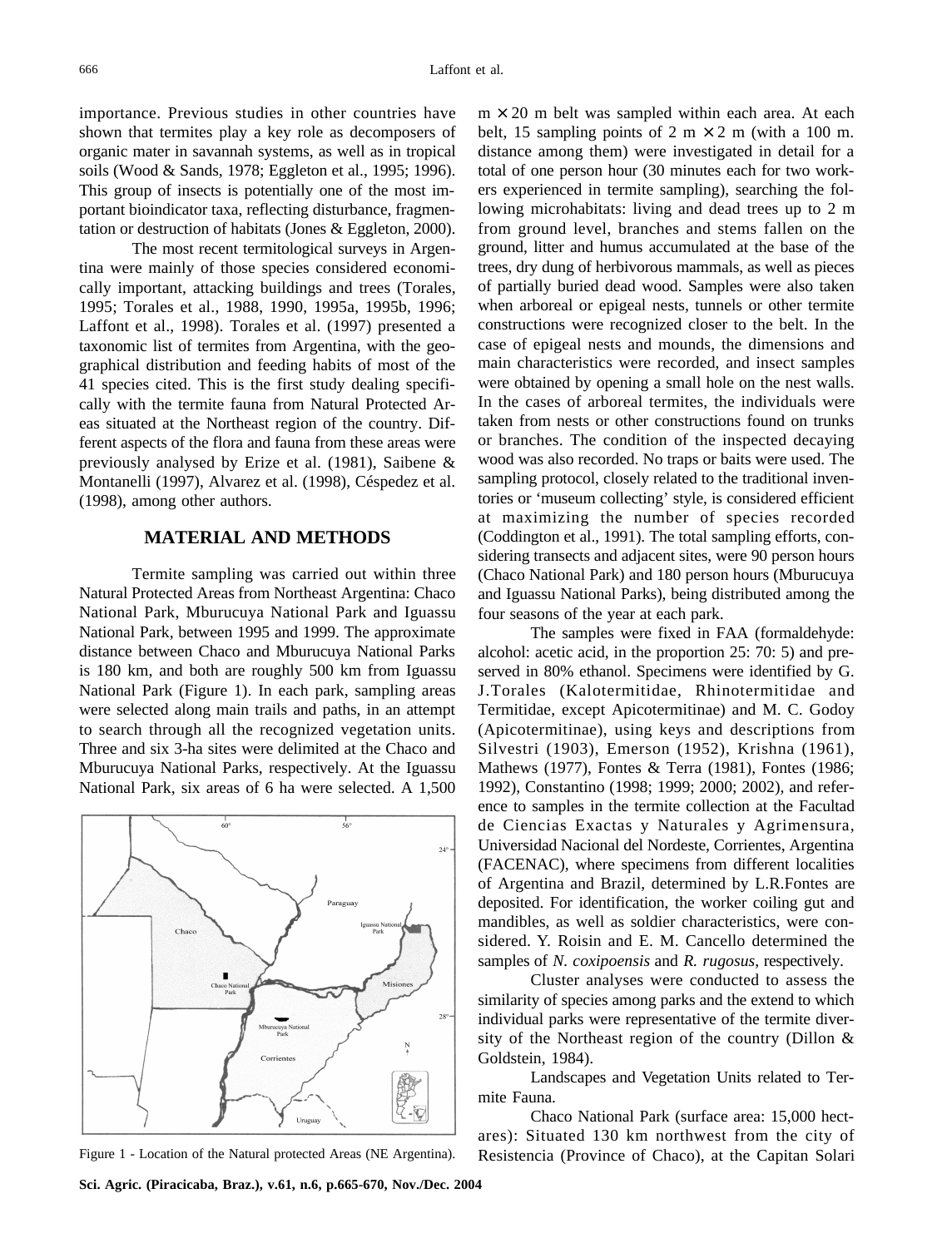Department (Figure 1), the park is included in the Eastern Chacoan District, within the sub region of Swamps, Reed Fields and Gallery Forests (Cabrera, 1976). The climate is subtropical and the rainfall reaches an annual mean of 1,200 mm. The gallery forest borders the Negro river, main watercourse within the Park, and at its sides the hardwood forest called "monte fuerte" is situated. Both formations share woody species like *Schinopsis balansae* Engler, *Aspidosperma quebracho blanco* Schlecht., *Astronium balansae* Engler, *Patagonula americana* L. and *Caesalpinia paraguariensis* (D. Parodi) Burkart. Only a few relicts of the *S. balansae* forest ("quebrachal"), remains after decades of intensive logging. In the open brush woodlands (arboreal savanna), there is a dominance of *Copernicia australis* Becc. palm

trees (Erize et al., 1981). Mburucuya National Park (surface area: 15,060 hectares): It is situated at the Mburucuya Department (Province of Corrientes), 150 km. from the city of Corrientes (Figure 1). This area is comprised within the Eastern Chacoan District (Subdistrict of Corrientes) (Cabrera, 1976), and the Mesopotamian park of savannas with gramineous, *Butia yatay* (Mart.) Becc. palm trees and forests at the inlaid hills and plains (Carnevali, 1994). Three natural regions converge at the Park area: Paranaense, Chaqueña and Espinal. The climate is subtropical or mesotermal and the rainfall, irregularly seasonal, vary between 1,000 and 1,500 mm per year. The most representative woody plant communities are: the *B. yatay* palm trees with associated gramineous; the hygrophytic forests with *Ocotea acutifolia* (Nees) Mez. and *Enterolobium contortisiliquum* (Vell.) Morong. and the subxerophytic forests with *E. contortisiliquum* and *G. amorphoides.* These communities have been affected by extraction of woods and cattle grazing. The herbaceous communities are savannas of *A. lateralis*, *Paspalum notatum* Flügge and *Axonopus* sp. (Saibene & Montanelli, 1997).

Iguassu National Park (surface area: 55,000 hectares): Situated at the Northeast region of the Province of Misiones, the Park is close to the city of Puerto Iguazu and belongs to the Paranaense biogeographic province (Figure 1). The warm climate and abundant rainfall (2,000 mm per year) favor the development of the Paranaense Forest, the most biodiverse eco-region in Argentina and of highest priority for conservation. This climax community includes large trees: *Myrocarpus frondosus* Fr. Allem., *Peltophorum dubium* (Spreng.) Taub., *Apuleia leiocarpa* (Vog.) Macbr., *Parapiptadenia rigida* (Benth.) Brenan, *E. contortisiliquum* and *Patagonula americana*; medium height trees: *Chrysophyllum gonocarpum* (Mart. & Eichl.) Engl., *Ocotea pulchella* (Nees) Mez, *Nectandra lanceolata* Nees, *Syagrus romanzoffianum* (Cham.) Glassman and tree ferns: *Alsophila atrovirens* (Langsd. & Fisch.) (Erize et al., 1981).

Considering the three sampled Natural Protected Areas, the recorded termite fauna was composed of 15 genera and 26 species (Table 1), most of them (12 genera and 22 species) belonging to Termitidae (higher termites). Among those, the Nasutitermitinae was the bestrepresented subfamily (13 species). The number of termite species collected was higher at the Iguassu National Park (14 species), while the other two areas registered eight species.

In the cluster analysis of relative similarity between species lists, three groups of species were identified, representing a particular set of termites located at each park (Figure 2). The first group included the species located at the Iguassu National Park, the second one grouped the species from Mburucuya National Park and the two species recorded from both areas (*Cornitermes cumulans* and *Neocapritermes opacus*). The third group corresponded to the termite species from Chaco National Park and the two species common to Chaco and Mburucuya National Parks (*Cortaritermes fulviceps* and *Nasutitermes aquilinus*). The Mburucuya National Park shared two species with each one of the other two reserves (Figure 2). None of the collected termite species was found in all three National Parks, and Iguassu and Chaco National Parks did not share any species. The remaining 22 species came from only one of the studied areas: twelve from the Iguassu National Park, six from the Chaco National Park and four from the Mburucuya National Park.

At the Chaco National Park, only two woodfeeder species, *Heterotermes tenuis* and *Microcerotermes strunckii*, were recorded from the relicts of the *S. balansae* forest ("quebrachal"). The arboreal nests of *M.strunckii* were distributed on trunks and branches at heights of above 3 m, which made very difficult the access to them. From the hard-wood forest ("monte fuerte"), *Tauritermes taurocephalus* (on *C. paraguariensis* tree)*, H. tenuis* (on *S. balansae* tree) and *N. aquilinus* (on *A.*



Figure 2 - Dendrogram showing the similarities and differences of the termite fauna of the studied places. Average linkage method, Euclidean distance.

**Sci. Agric. (Piracicaba, Braz.), v.61, n.6, p.665-670, Nov./Dec. 2004**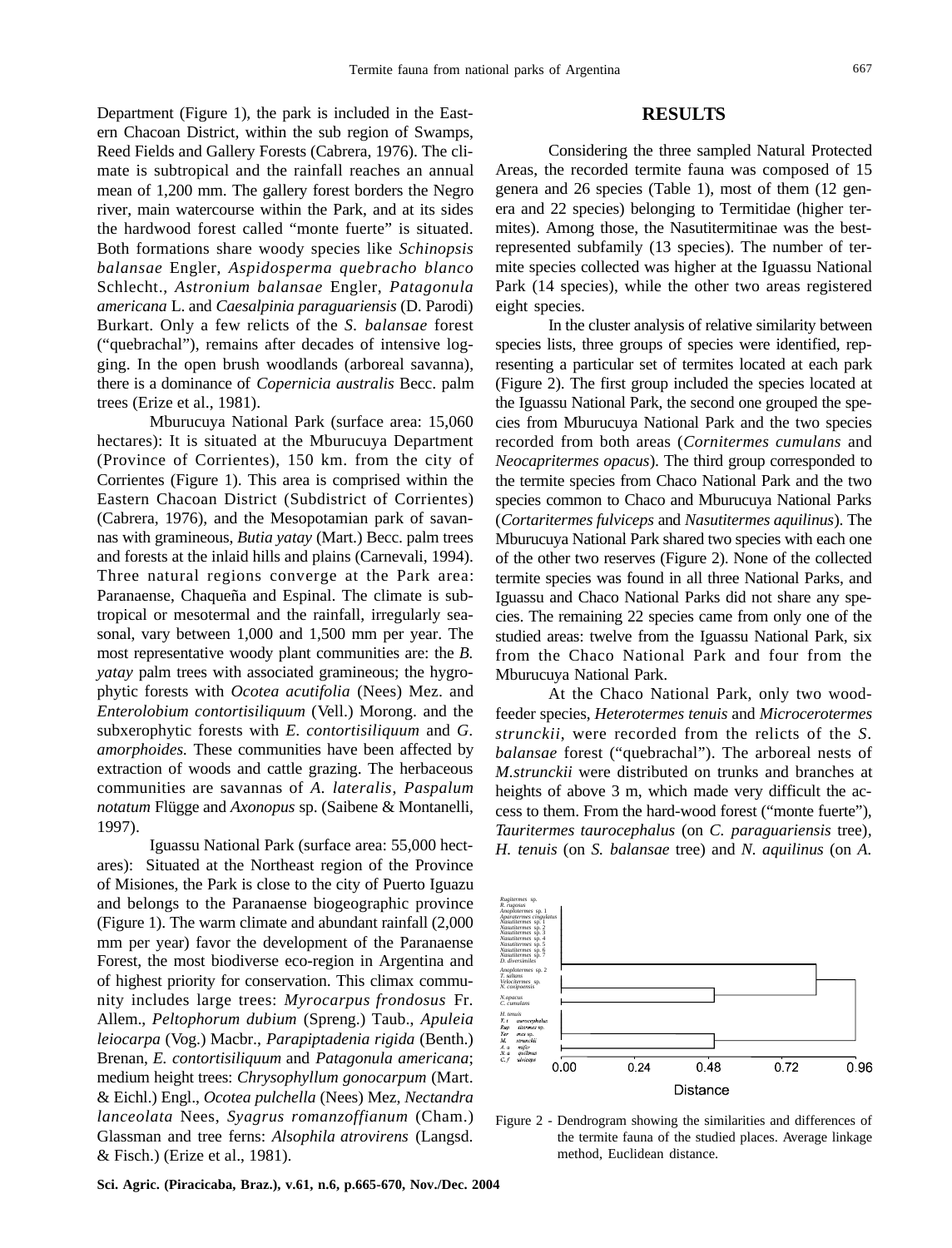Table 1 - Taxonomic list of termites inhabiting the Chaco National Park (1), Mburucuya National Park (2) and Iguassu National Park (3) (Argentina), with data about collection sites and feeding habits. References: I: inquiline species.

|                                           | <b>Collection Sites</b>                                                 | Feeding habits                                        | Location       |
|-------------------------------------------|-------------------------------------------------------------------------|-------------------------------------------------------|----------------|
| Family Termitidae                         |                                                                         |                                                       |                |
| Subfamily Nasutitermitinae                |                                                                         |                                                       |                |
| Cortaritermes fulviceps<br>(Silvestri)    | Epigeal nests, fallen stems, galleries on B.<br><i>vatay</i> palm stem. | Roots, leaves and stalks of<br>gramineous, wood.      | 1,2            |
| Cornitermes cumulans (Kollar)             | Epigeal nests, fallen stems.                                            | Litter, roots and leaves of gramineous,<br>wood.      | 2,3            |
| Diversitermes diversimiles<br>(Silvestri) | Under fallen branches.                                                  | Decomposed woody materials.                           | $\overline{3}$ |
| Nasutitermes aquilinus<br>(Holmgren)      | Arboreal nests, fallen stems.                                           | Wood.                                                 | 1.2            |
| Nasutitermes coxipoensis<br>(Holmgren)    | Epigeal nests.                                                          | Dead grass.                                           | $\overline{2}$ |
| Nasutitermes sp. 1                        | Galleries on living tree stems.                                         | Wood.                                                 | 3              |
| Nasutitermes sp. 2                        | Fallen branches.                                                        | Wood.                                                 | 3              |
| Nasutitermes sp. 3                        | Galleries on dead tree.                                                 | Wood.                                                 | 3              |
| Nasutitermes sp. 4                        | On fallen stalk.                                                        | Wood.                                                 | 3              |
| Nasutitermes sp. 5                        | Fallen branches.                                                        | Wood.                                                 | 3              |
| Nasutitermes sp. 6                        | Fallen tree.                                                            | Wood.                                                 | 3              |
| <i>Nasutitermes</i> sp. 7                 | Dead tree stem.                                                         | Wood.                                                 | 3              |
| Velocitermes sp.                          | Fallen stems.                                                           | Roots and leaves of gramineous.                       | 2(I)           |
| Subfamily Termitinae                      |                                                                         |                                                       |                |
| Amitermes amifer Silvestri                | Mound, S. balansae log.                                                 | Decomposed woody materials,<br>decaying wood, litter. | $\mathbf{1}$   |
| Microcerotermes strunckii<br>(Soerensen)  | Arboreal nests and galleries on living<br>trees.                        | Wood.                                                 | 1              |
| Neocapritermes opacus (Hagen)             | In T.saltans nests, under logs.                                         | Decomposed woody materials, dry<br>dung.              | 2,3            |
| Termes saltans (Wasmann)                  | Epigeal nests.                                                          | Humus, decomposed litter.                             | $\overline{2}$ |
| Termes sp.                                | Roots of S.balansae fallen tree.                                        | Humus, litter, probably wood.                         | $\mathbf{1}$   |
| Subfamily Apicotermitinae                 |                                                                         |                                                       |                |
| Aparatermes cingulatus<br>(Burmeister)    | C. fulviceps mounds.                                                    | Humus.                                                | 3(I)           |
| Anoplotermes sp. 1                        | Inside and under fallen branches.                                       | Humus.                                                | 3(I)           |
| Anoplotermes sp. 2                        | Under dry dung.                                                         | Humus.                                                | 2(I)           |
| Ruptitermes sp.                           | Hipogeal sector of C. fulviceps mounds.                                 | Litter.                                               | 1(I)           |
| Family Kalotermitidae                     |                                                                         |                                                       |                |
| Rugitermes rugosus (Hagen)                | Dead branch of P. americana                                             | Wood.                                                 | 3              |
| Rugitermes sp.                            | Dead stem.                                                              | Wood.                                                 | 3              |
| Tauritermes taurocephalus                 | Under bark and inside galleries on                                      | Wood.                                                 | $\mathbf{1}$   |
| (Silvestri)                               | branches of dead tree.                                                  |                                                       |                |
| Family Rhinotermitidae                    |                                                                         |                                                       |                |
| Heterotermes tenuis (Hagen)               | Fallen branch of S. balansae.                                           | Wood.                                                 | 1              |

*macrocarpa* tree) were found on live and dead trees and within decaying wood. *Termes* sp., also in this sector, was noted attacking exposed *S. balansae* roots (dead tree). The nests of the mound-building species *C. fulviceps* were also located at this area, also inhabited by *H. tenuis, A. amifer* and *Ruptitermes* sp.

At the residential zone of the Park, arboreal nests of *N. aquilinus* and *M. strunckii* occupied dead and living exotic trees (*Eucalyptus* sp. and *Melia azedarach*)*.*

*C. fulviceps* mounds were also found near the houses. At the Mburucuya National Park, the most striking features at the savannah landscapes were the frequently found epigeal nests of *C. fulviceps*, *C. cumulans* and *Termes saltans*. *Nasutitermes coxipoensis* mounds were also occasionally found at these areas. The hygrophytic forest lodged mounds of *C. fulviceps* and *C.cumulans*, as well as nests of *N. aquilinus* (on decaying logs). At the *B. yatay* palm trees communities, *C. fulviceps* and *T. saltans*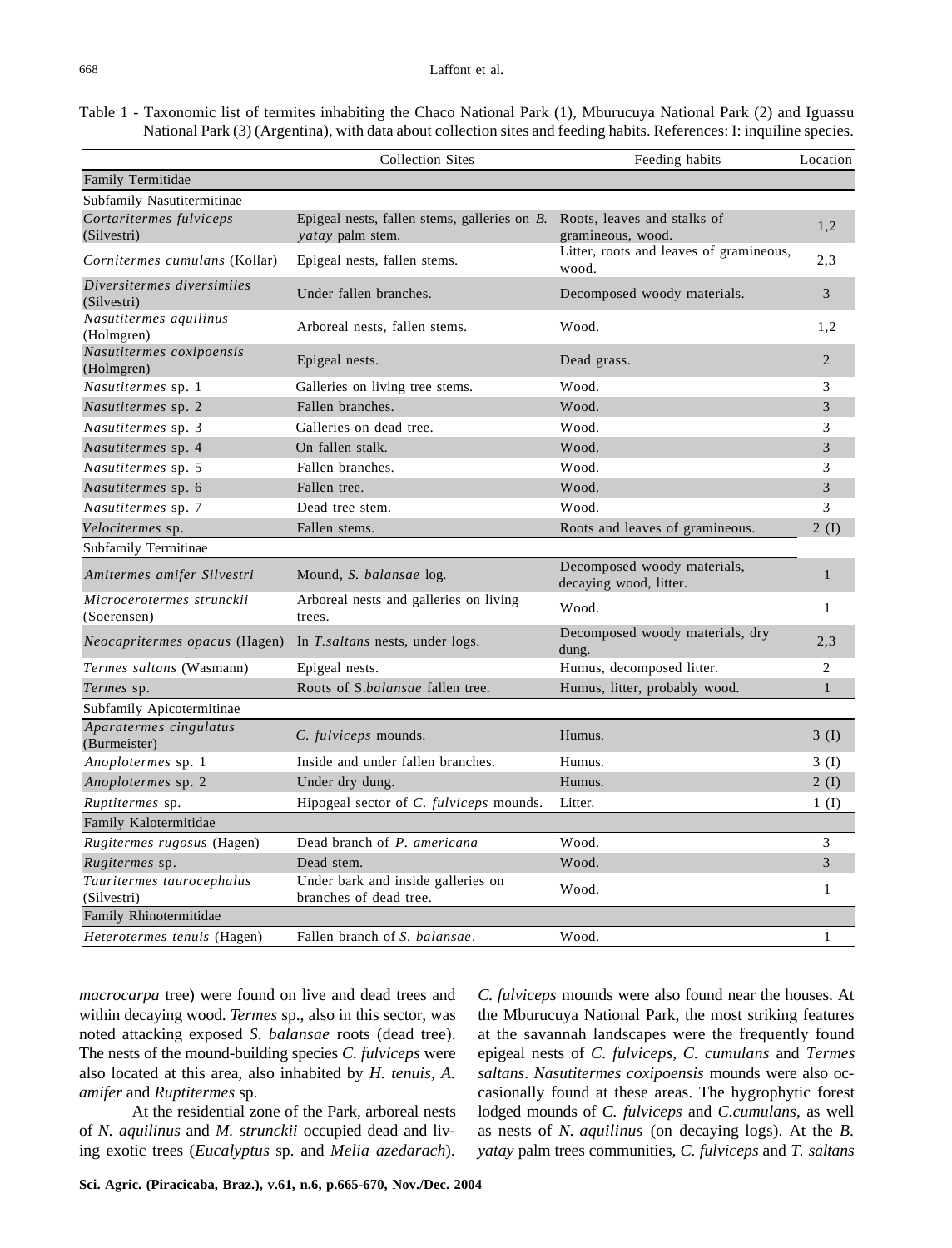epigeal nests were present, as well as *N. opacus*, *Velocitermes* sp. and *Anoplotermes* sp. 2, located under dry cattle dung or inhabiting the nests constructed by the first two species. The only termite species collected from the subxerophytic forest was *N. aquilinus*, feeding on dead wood.

The termite fauna recorded from the Iguassu National Park was mainly collected within dead wood (stumps and fallen trunks and branches), at the Paranaense Forest (9 species). The only exceptions were the epigeal nests of *C. cumulans*, the galleries occupied by *Aparatermes cingulatus* within those nests and the constructions of *Rugitermes rugosus* (on *P. americana*) and *Nasutitermes* sp. 3 (on *E. contortisiliquum*) within branches of living trees. The genus *Nasutitermes* appeared to be widely distributed within the forests at the Iguassu National Park. The dimensions of the nests and mounds registered from the three parks, for each termite species, are presented in Table 2.

### **DISCUSSION**

Taking into consideration the total number of termite species previously recorded from each of the three provinces (Torales et al., 1997), more than 25% of the species registered from the Province of Corrientes are present at the Mburucuya National Park, 64% of the termites from the Province of Chaco inhabit the Chaco National Park and 43% of the Isoptera from the Misiones Province are distributed at the Iguassu National Park (Torales et al., 1997).

At the Chaco National Park three of the four families cited from Argentina were collected, while at the Iguassu National Park two of them were present, and only one at the Mburucuya National Park (Torales et al., 1997).

Among the Termitidae, all the termite species with epigeal nests located in the Provinces of Chaco, Corrientes and Misiones are present at these National Parks, as well as the two more commonly found arboreal species from Chaco and Corrientes (*N. aquilinus* and *M. strunckii*) (Torales, 1998).

Table 2 - Nests and mounds dimensions (n= 10) of the termite species recorded from the three sampled areas.  $\cdot$  : n= 6.

|                | Height                            | Diameter               |
|----------------|-----------------------------------|------------------------|
|                | ------------------- m ----------- |                        |
| N. aquilinus   | $1.39(0.65 - 2.10)$               | $1.19(0.42 - 1.80)$    |
| M. strunckii*  | $0.44$ $(0.26 - 0.68)$            | $0.68$ $(0.40 - 0.93)$ |
| C. cumulans    | $0.79(0.45 - 1.44)$               | $2.75(1.05 - 3.47)$    |
| C. fulviceps   | $0.42(0.19 - 0.74)$               | $0.99(0.51 - 1.35)$    |
| T. saltans     | $0.29(0.15 - 0.34)$               | $1.12(0.77 - 1.35)$    |
| N. coxipoensis | $0.74(0.55 - 0.94)$               | $1.03(0.95 - 1.10)$    |

**Sci. Agric. (Piracicaba, Braz.), v.61, n.6, p.665-670, Nov./Dec. 2004**

Some subterranean Termitidae, mainly from the subfamily Apicotermitinae (Table 1), that usually inhabit nests constructed by other termites (inquiline species) were also present (Torales, 1998). These inquiline species are not responsible for the construction of the nests in which they are found, but they excavate their own galleries and, apparently, there are no close interactions between building termites and inquiline species. More than one inquiline species can be found in a termite nest, mainly restricted to their subterranean portion.

According to its feeding habits (Table 1), some of the termites recorded at the three National Parks were strictly xilophagous, humivorous or feed on grass or dry dung from herbivorous mammals, but most of them feed on litter and woody decomposed materials (fallen trunks, branches, leaves) lying on the ground surface (Torales et al., 1997).These species are important in the decomposition of plant material in natural landscapes.

The Mburucuya National Park shares species with the other two areas, probably due to its particular characteristic of being situated at the convergence of three natural regions.

Because most of the collected termites were found at only one of the sampled National Parks, the results of this study suggest that the three protected areas are of considerable importance for the conservation of the termite assemblage for the Northeast region of the country.

#### **ACKNOWLEDGEMENTS**

To the Administración General de Parques Nacionales and Mr. Juan Carlos Chebez for the authorization to work at the protected areas. To the technical and professional staff at the Centro de Investigaciones Ecologicas Subtropicales (CIES) of the Iguassu National Park, to Mr. Carlos Saibene and Dr. Silvana Montanelli from the Mburucuya National Park and to Mr. Nestor Sucunza from the Chaco National Park, for providing accommodation and for their help during field work. To Y. Roisin and E. M. Cancello for identification of specimens of *N. coxipoensis* and *R. rugosus*, respectively. Supported by Secretaria General de Ciencia y Tecnica (UNNE).

#### **REFERENCES**

- ALVAREZ, B.B.; AGUIRRE, R.; CÉSPEDEZ, J.A.; LIONS, M.L. Herpetofauna del Parque Nacional Mburucuyá (Corrientes, Argentina). **Comunicaciones Cientificas y Tecnológicas de la UNNE**, v.3, p.35- 38, 1998.
- CABRERA, A.L. Regiones fitogeográficas argentinas. In: ENCICLOPEDIA ARGENTINA DE AGRICULTURA Y JARDINERIA**.** Buenos Aires: ACME, 1976. p.1-85.
- CARNEVALI, R. **Fitogeografía de la provincia de Corrientes**. Corrientes: Gobierno de la Provincia de Corrientes; INTA, 1994. 324p.
- CÉSPEDEZ, J.A.; LIONS, M.L.; SCHAEFER, E.F.; ALVAREZ, B.B. Herpetofauna del Parque Nacional Chaco, Provincia del Chaco, Argentina. **Comunicaciones Cientificas y Tecnológicas de la UNNE**, v.3, p.39-42, 1998.